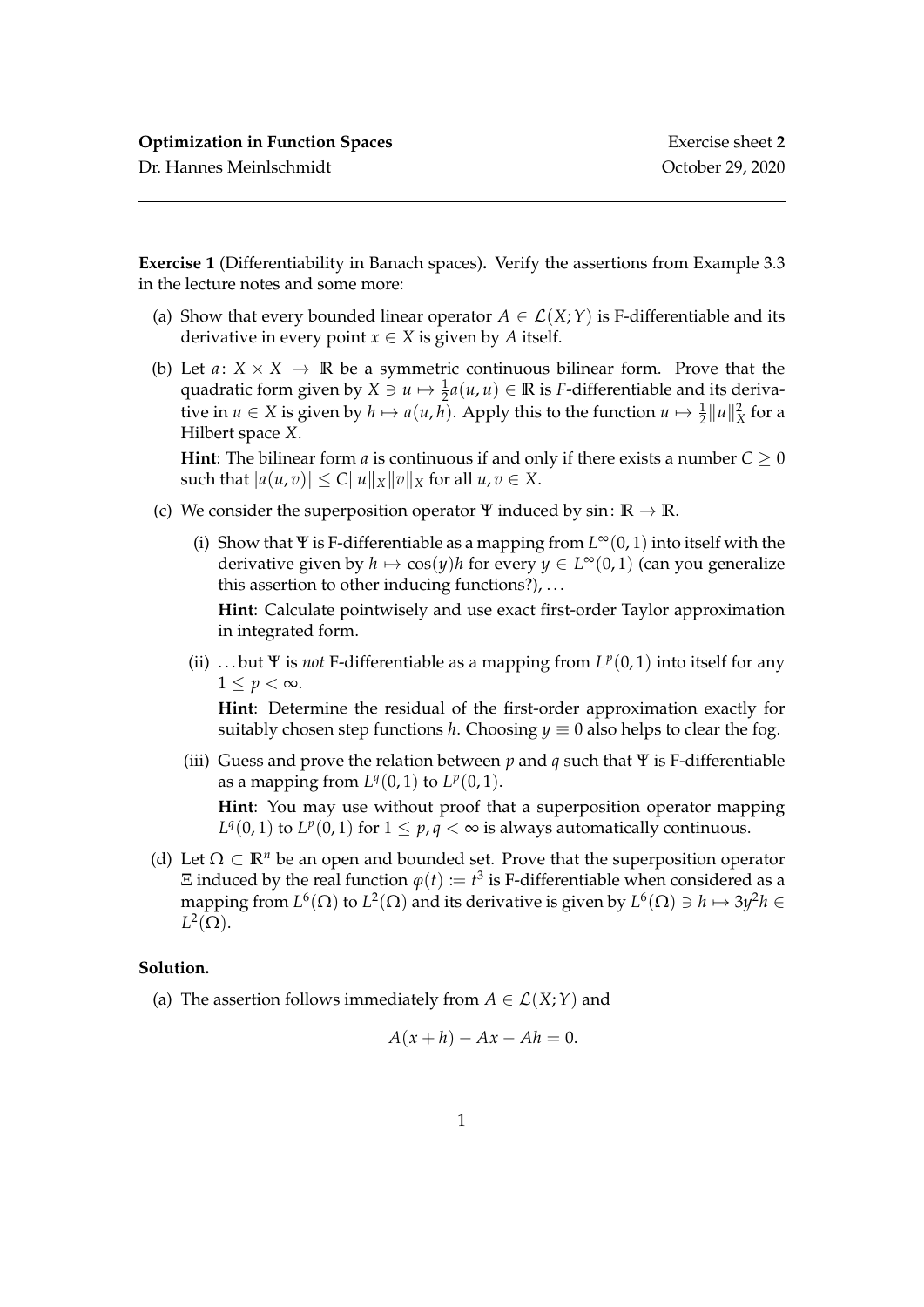(b) From the properties of *a*, we derive

$$
a(u + h, u + h) = a(u, u) + 2a(u, h) + a(h, h),
$$

which on the one hand suggests that  $h \mapsto a(u, h)$  will be the derivative of the quadratic form, and on the other hand shows that

$$
\left\|\frac{1}{2}a(u+h,u+h)-\frac{1}{2}a(u,u)-a(u,h)\right\|=\frac{1}{2}\|a(h,h)\|\leq \frac{C}{2}\|h\|^2,
$$

so

$$
\left\|\frac{1}{2}a(u+h,u+h)-\frac{1}{2}a(u,u)-a(u,h)\right\|=o(\|h\|).
$$

Moreover, we have

$$
|a(u,h)|\leq C||u|| ||h||,
$$

so  $h \mapsto a(u, h)$  is a continuous linear operator from *X* to *X*, as required.

For the squared norm  $j: u \mapsto \frac{1}{2} ||u||_X$  on a Hilbert space *X*, we have  $a(u, v) :=$  $(u, v)_X$ , the scalar product in *X*, so  $j(u) = \frac{1}{2}(u, u)_X$ . With the assertion from the general case, this yields

$$
j'(u)h = (u,h)_X \text{ or } \nabla j(u) = u.
$$

(c) Let  $y, h \in L^{\infty}(0, 1)$ . We use first order Taylor expansion with exact remainder in integrated form and calculate for almost every  $x \in (0,1)$ 

$$
\Psi(y+h)(x) = \sin(y(x) + h(x))
$$
  
=  $\sin(y(x)) + \cos(y(x))h(x)$   
+  $\int_0^1 \left[\cos(y(x) + sh(x)) - \cos(y(x))\right]h(x) ds.$ 

(i) From the preceding formula it follows that

$$
\|\Psi(y+h) - \Psi(y) - \cos(y)h\|_{L^{\infty}(0,1)} = \|\sin(y+h) - \sin(y) - \cos(y)h\|_{L^{\infty}(0,1)}
$$
  
=  $\operatorname{esssup}_{x \in (0,1)} \left| \int_0^1 \left[ \cos(y(x) + sh(x)) - \cos(y(x)) \right] h(x) ds \right|$   
 $\le \operatorname{esssup}_{x \in (0,1)} |h(x)|^2 \cdot \left( \int_0^1 s ds \right)$   
=  $\frac{1}{2} \|h\|_{L^{\infty}(0,1)}^2 = O(\|h\|_{L^{\infty}(0,1)}^2) = o(\|h\|_{L^{\infty}(0,1)}),$ 

where we have used that cos is globally Lipschitz continuous with Lipschitz constant 1. Since  $h \mapsto \cos(y)h$  clearly maps  $L^{\infty}(0, 1)$  to  $L^{\infty}(0, 1)$  in a continuous and linear fashion, the claim for *L* <sup>∞</sup>(0, 1)-differentiability of Ψ follows.

Here we have essentially only used the Lipschitz continuity of cos, so of the derivative of the function inducing the superposition operator Ψ. Indeed, one can show that if the functions  $f$  and  $\overline{f}'$  are Lipschitz continuous, then the superposition operator induced by *f* is F-differentiable from  $L^{\infty}$  to  $L^{\infty}$ .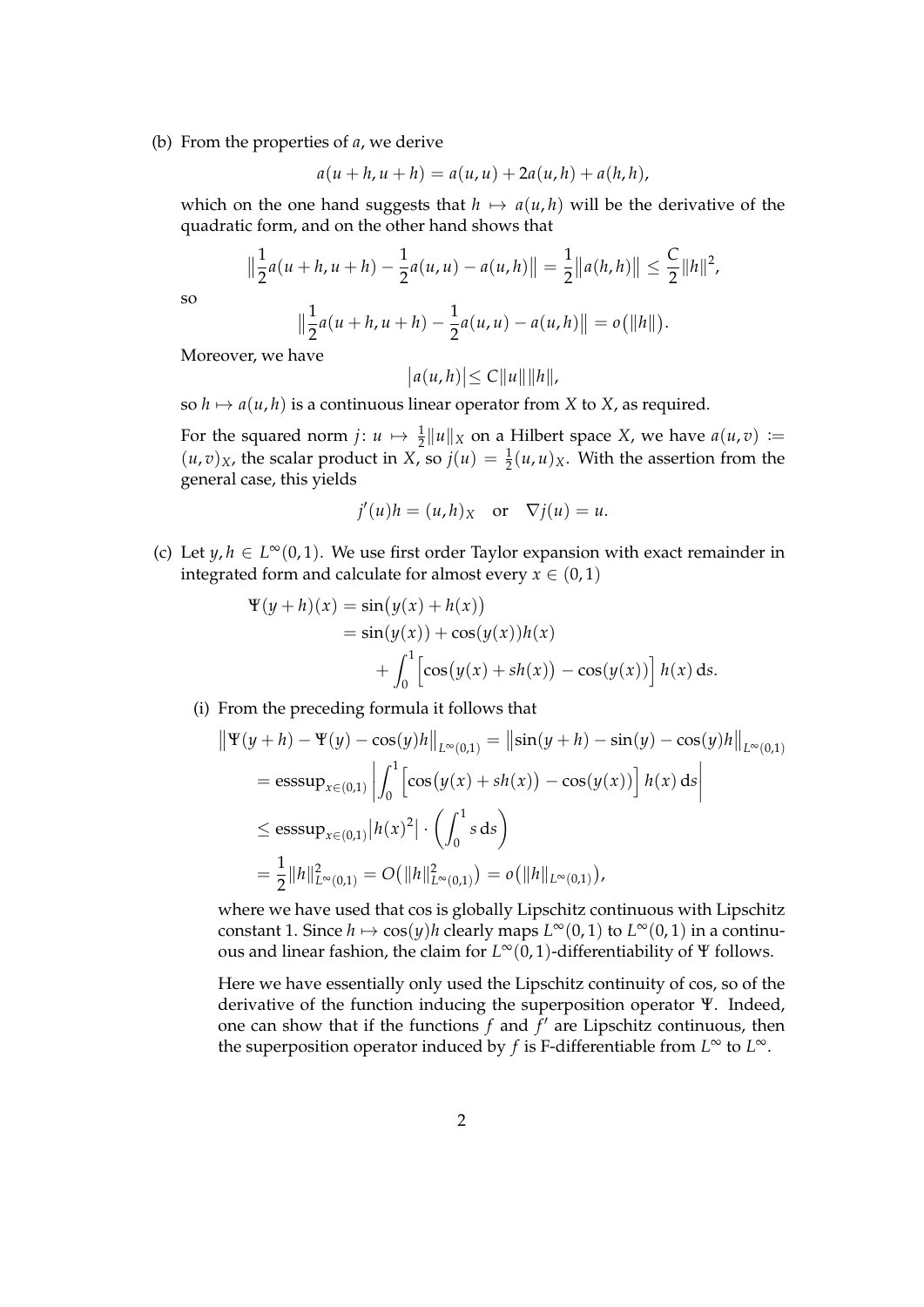(ii) To show non-differentiability of  $\Psi$  as an operator from  $L^p(0,1)$  to  $L^p(0,1)$  for  $1 \leq p \leq \infty$ , we, as the hint suggests, take the zero function  $y \equiv 0$  as well as  $h \in L^p(0,1)$  to obtain

$$
\sin(y(x) + h(x)) = \sin(0) + \cos(0)h(x) \n+ \int_0^1 \left[ \cos(0 + sh(x)) - \cos(0) \right] h(x) ds \n:= h(x) + r(x).
$$

Choosing

$$
h_{\varepsilon}(x) := \begin{cases} 1 & \text{if } 0 \leq x \leq \varepsilon, \\ 0 & \text{if } \varepsilon < x \leq 1, \end{cases}
$$

we can calculate  $r_{\varepsilon}$  explicitly: For  $0 \le x \le \varepsilon$ , we have

$$
r_{\varepsilon}(x) = \int_0^1 \left[ \cos(s) - 1 \right] ds = \left[ \sin(s) - s \right]_{s=0}^{s=1} = \sin(1) - 1 \neq 0,
$$

whereas  $r_{\varepsilon}(x) = 0$  for for  $\varepsilon < x \leq 1$ . For  $\Psi$  to be continuously differentiable between  $L^p(0,1)$ , we would need  $\|r_\varepsilon\|_{L^p(0,1)} = o(\|h_\varepsilon\|_{L^p(0,1)})$  as  $\varepsilon \to 0$ , that is,

$$
\lim_{\varepsilon \to 0} \frac{\|r_{\varepsilon}\|_{L^{p}(0,1)}}{\|h_{\varepsilon}\|_{L^{p}(0,1)}} = 0.
$$

But

$$
\frac{\|r_{\varepsilon}\|_{L^{p}(0,1)}}{\|h_{\varepsilon}\|_{L^{p}(0,1)}} = \frac{\varepsilon^{\frac{1}{p}}(\sin(1)-1)}{\varepsilon^{\frac{1}{p}}} = \sin(1)-1 \neq 0
$$

for *all*  $\varepsilon > 0$ , which shows that F-differentiability for  $\Psi$  fails to hold here.

(iii) Observing the preceding argument for non-differentiability of Ψ between  $L^p(0,1)$  and itself for  $1 \leq p < \infty$ , one notes that

$$
\frac{\|r_\varepsilon\|_{L^p(0,1)}}{\|h_\varepsilon\|_{L^q(0,1)}}=\frac{\varepsilon^{\frac{1}{p}}\bigl(\sin(1)-1\bigr)}{\varepsilon^{\frac{1}{q}}}=\varepsilon^{\frac{1}{p}-\frac{1}{q}}\bigl(\sin(1)-1\bigr)\longrightarrow 0\quad\text{as}\quad \varepsilon\to 0
$$

if  $1\leq p < q < \infty$  (in fact, this is true also for  $q = \infty$  with  $\varepsilon^{\frac{1}{\infty}} = 1$ ). This suggests that this relation between *p* and *q* could work for F-differentiability from  $L^q(0,1)$  to  $L^p(0,1)$ .

So, we go back to the exact Taylor expansion and obtain via Hölder's inequality

$$
\|\Psi(y+h) - \Psi(y) - \cos(y)h\|_{L^p(0,1)}^p = \|\sin(y+h) - \sin(y) - \cos(y)h\|_{L^p(0,1)}^p
$$
  
=  $\int_0^1 \left| \int_0^1 \left[ \cos(y(x) + sh(x)) - \cos(y(x)) \right] h(x) ds \right|^p dx$   
\$\leq \|h\|\_{L^q(0,1)}^p \cdot \|\psi\|\_{L^r(0,1)}^p\$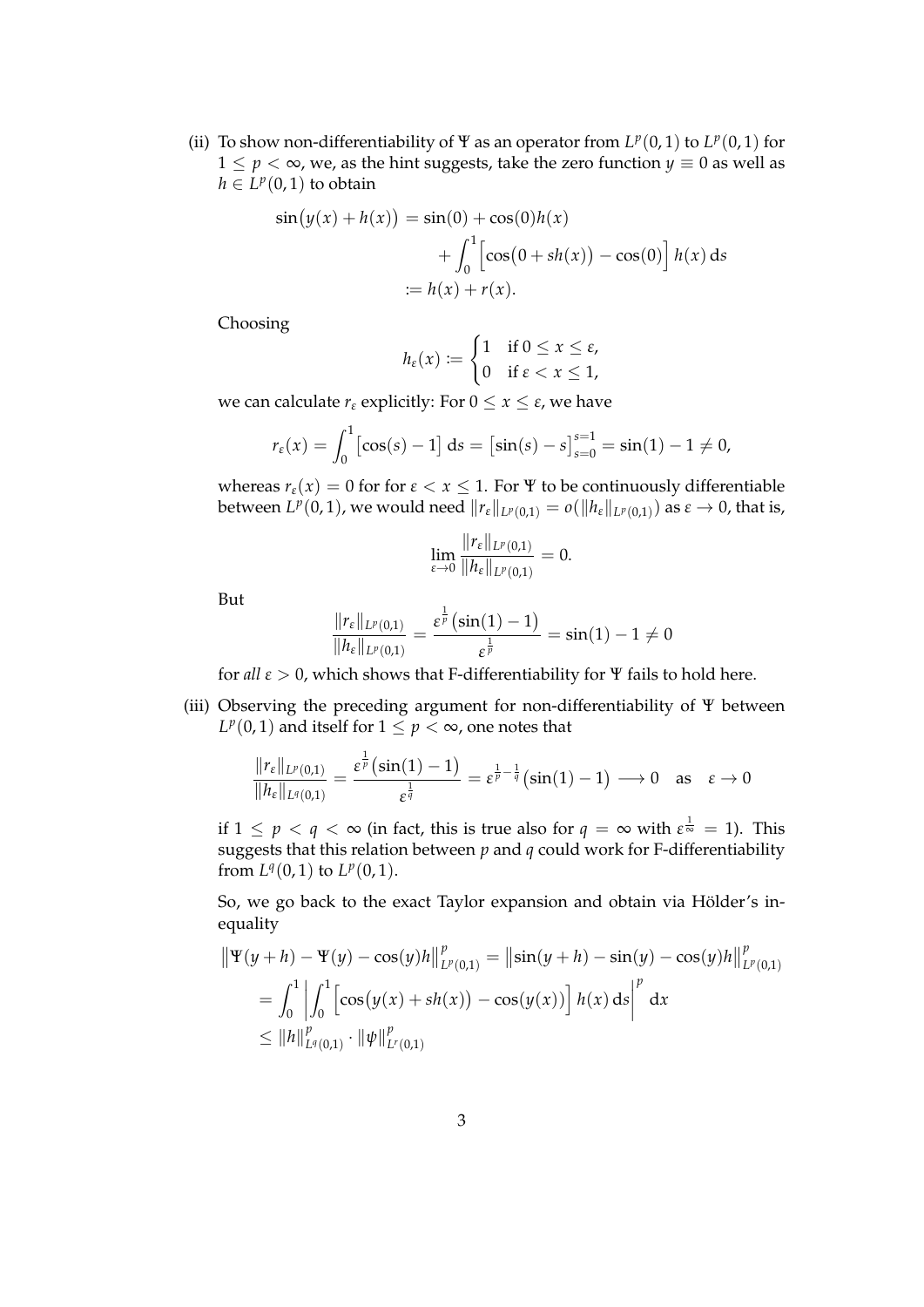with  $r := \frac{pq}{q}$ *q*−*p* and

$$
\psi(x) := \int_0^1 \left[ \cos(y(x) + sh(x)) - \cos(y(x)) \right] ds.
$$

To obtain F-differentiability for  $\Psi$  mapping  $L^q(0,1)$  to  $L^p(0,1)$ , we need to show that  $h \to 0$  in  $L^q(0,1)$  implies  $\psi \to 0$  in  $L^r(0,1)$ .

Writing  $\|\psi\|_{L^r(0,1)}$  explicitly, we find

$$
\|\psi\|_{L^r(0,1)} = \left(\int_0^1 \left| \int_0^1 \left[ \cos(y(x) + sh(x)) - \cos(y(x)) \right] ds \right|^r dx \right)^{\frac{1}{r}}
$$
  
\n
$$
\leq \left(\int_0^1 \int_0^1 \left| \cos(y(x) + sh(x)) - \cos(y(x)) \right|^r ds dx \right)^{\frac{1}{r}}
$$
  
\n
$$
= \left(\int_0^1 \left| \cos(y + sh) - \cos(y) \right| \right|_{L^r(0,1)}^r ds \right)^{\frac{1}{r}},
$$

where we have used Hölder's (or Jensen's) inequality and Fubini's theorem. Now, since the superposition operator  $\Phi$  induced by cos clearly maps *L*<sup> $q$ </sup>(0, 1) to *L*<sup>∞</sup>(0, 1) and (0, 1) has finite measure,  $\Phi$  maps *L*<sup> $q$ </sup>(0, 1) to *L<sup><i>r*</sup>(0, 1)</sub> and is thereby, thanks to the hint, automatically continuous. But this means that for every  $\varepsilon > 0$  there exists  $\delta = \delta(\varepsilon) > 0$  such that  $\left| \cos(y+h) - \right|$  $\cos(y)\Vert_{L^r(0,1)} < \varepsilon$  whenever  $\Vert h \Vert_{L^q(0,1)} < \delta.$  We infer that

$$
\|\psi\|_{L^r(0,1)} < \varepsilon \quad \text{whenever} \quad \|h\|_{L^q(0,1)} < \delta(\varepsilon),
$$

or in other words,  $\psi \to 0$  in  $L^r(0,1)$  whenever  $h \to 0$  in  $L^q(0,1)$ . From this, F-differentiability of  $\Psi$  from  $L^q(0,1)$  to  $L^p(0,1)$  follows.

Here we have only used that cos, so the derivative of the function sin inducing the superposition operator  $\Psi$ , maps  $L^q(0,1)$  to  $L^r(0,1)$  and this is indeed a sufficient condition for the general case (together with a condition ensuring that  $\Psi$  maps  $L^q(0,1)$  to  $L^p(0,1)$  in the first place, of course – but we have learned to know such a condition already on the first exercise sheet).

(d) We have already seen in the lecture notes and the last exercise sheet that  $E$  maps  $L^6(\Omega)$  to  $L^2(\Omega)$  due to  $t^3 = t^{\frac{6}{2}}$ . Again by pointwise calculation, we have for every  $y, h \in L^6(\Omega)$ 

$$
\Xi(y+h)(x) = (y(x) + h(x))^3 = y(x)^3 + 3y(x)^2h(x) + 3y(x)h(x)^2 + h(x)^3
$$

for almost every  $x \in \Omega$ . This shows that

$$
\|\Xi(y+h)-\Xi(y)-3y^2h\|_{L^2(\Omega)}\leq 3\|yh^2\|_{L^2(\Omega)}+\|h^3\|_{L^2(\Omega)}.
$$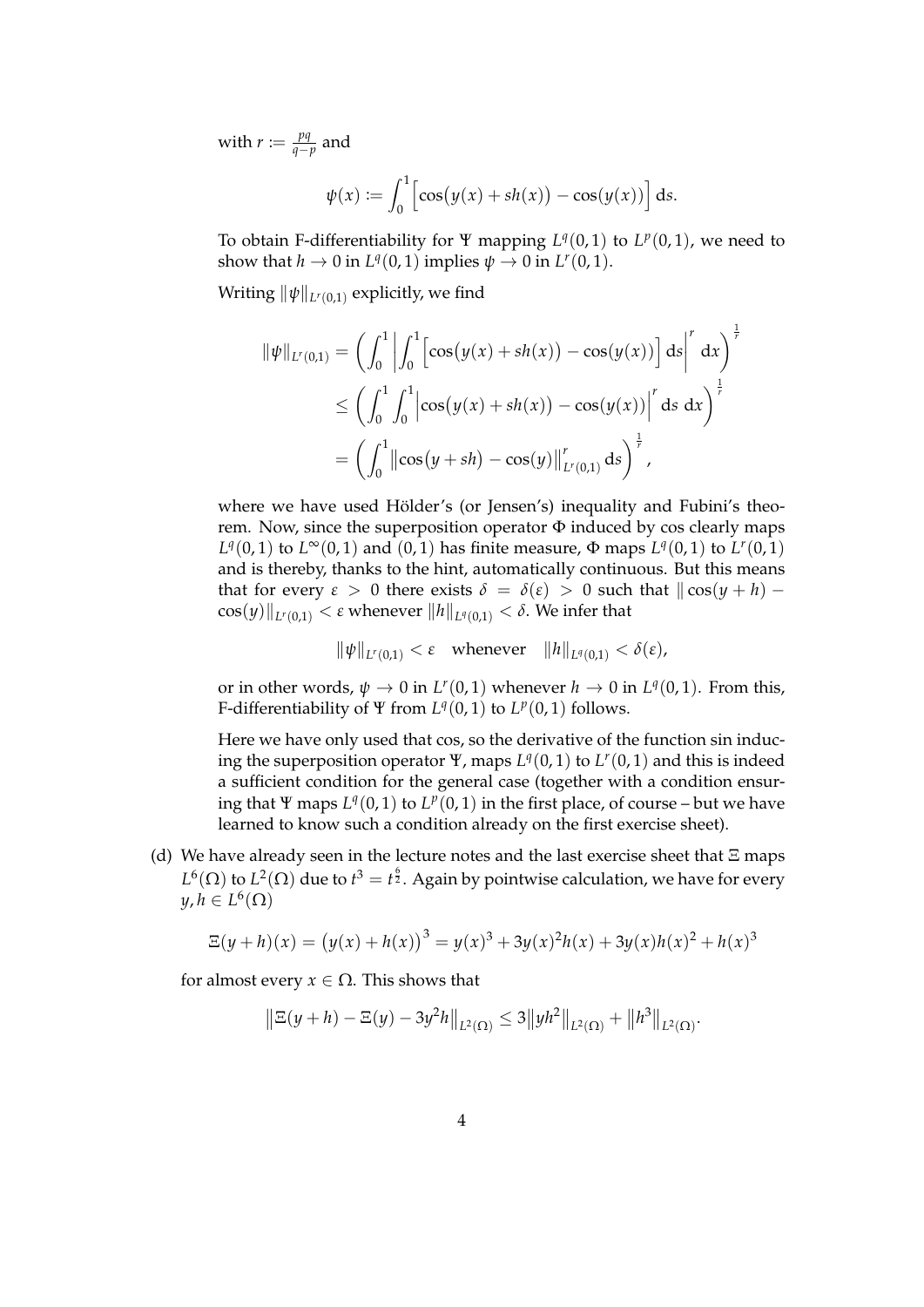We use Hölder's inequality with  $\frac{1}{3} + \frac{2}{3} = 1$  for the first term and rewrite the second one to an  $L^6(\Omega)$  norm, from which we obtain

$$
\|\Xi(y+h)-\Xi(y)-3yh\|_{L^2(\Omega)} \leq 3\|y\|_{L^6(\Omega)}\|h\|_{L^6(\Omega)}^2+\|h\|_{L^6(\Omega)}^3
$$
  
=  $O(\|h\|_{L^6(\Omega)}^2) = o(\|h\|_{L^6(\Omega)}).$ 

Since the derivative  $h\mapsto 3y^2h$  clearly maps  $L^6(\Omega)$  to  $L^2(\Omega)$  in a linear and bounded fashion (use again Hölder's inequality with  $\frac{2}{3}+\frac{1}{3}=1$ ), this shows F-differentiability of Ξ.

**Exercise 2** (Closedness of the tangential cone). Let *X* be a Banach space and let  $x \in$ *M* ⊆ *X*. Show that the contingent cone *T*(*M*, *x*) is closed.

**Solution.** Let  $(d_k)$  ⊆  $T(M, x)$  be a convergent sequence with limit  $d \in X$ . We need to show that  $d \in T(M, x)$ . By definition, for every *k* there exist sequences  $(x_j^k) \subseteq M$  and  $\lambda(\eta^k_j) > 0$  such that  $x^k_j \to x$  and  $\eta^k_j(x^k_j - x) \to d^k$ , each as  $j \to \infty$ . We use a diagonal sequence to show that  $d \in T(M, x)$ . Depending on *k*, there exist numbers  $j(k)$  such that

$$
||x_{j(k)}^k - x|| < \frac{1}{k}
$$
 and  $||\eta_{j(k)}^k (x_{j(k)}^k - x) - d^k|| < \frac{1}{k}$ 

But then  $y_k \coloneqq x_{j(k)}^k$  converges to  $x$  and with  $\mu_k \coloneqq \eta_{j(k)}^k$  we have

$$
\|\mu_k(y_k - x) - d\| \le \|\mu_k(y_k - x) - d^k\| + \|d^k - d\| \to 0 \text{ as } k \to \infty,
$$

hence  $(y_k) \subseteq M$  and  $(\mu_k) > 0$  are the sequences for which  $d \in T(M, x)$  by definition.

**Exercise 3** (Linearizing cone)**.** Verify Remark 3.11 in the lecture notes, that is: The linearizing cone for the NLP

$$
\min f(x) \quad \text{s.t.} \quad g(x) \le 0, \quad h(x) = 0,
$$

with  $f: \mathbb{R}^n \to \mathbb{R}$ ,  $g: \mathbb{R}^n \to \mathbb{R}^m$  and  $h: \mathbb{R}^n \to \mathbb{R}^p$ , is given by

$$
T_{\ell}(G,K,x) = \left\{ d \in \mathbb{R}^n \colon \nabla h(x)^T d = 0, \nabla g_i(x)^T d \le 0 \text{ for } i \in \mathcal{A}(x) \right\}
$$

for a feasible point *x*.

**Solution.** As in the lecture notes, we identify  $X = \mathbb{R}^n$ ,  $Z = \mathbb{R}^m \times \mathbb{R}^p = \mathbb{R}^{m+p}$ ,  $G(x) = \binom{g(x)}{h(x)}$  $\binom{g(x)}{h(x)}$  and  $K=(-\infty,0]^m\times\{0\}^p.$  The linearizing cone as in the lecture notes is given by

$$
T_{\ell}(G,K,x) = \left\{ d \in \mathbb{R}^n \colon G'(x) d \in \overline{\text{cone}(K, G(x))} \right\},\
$$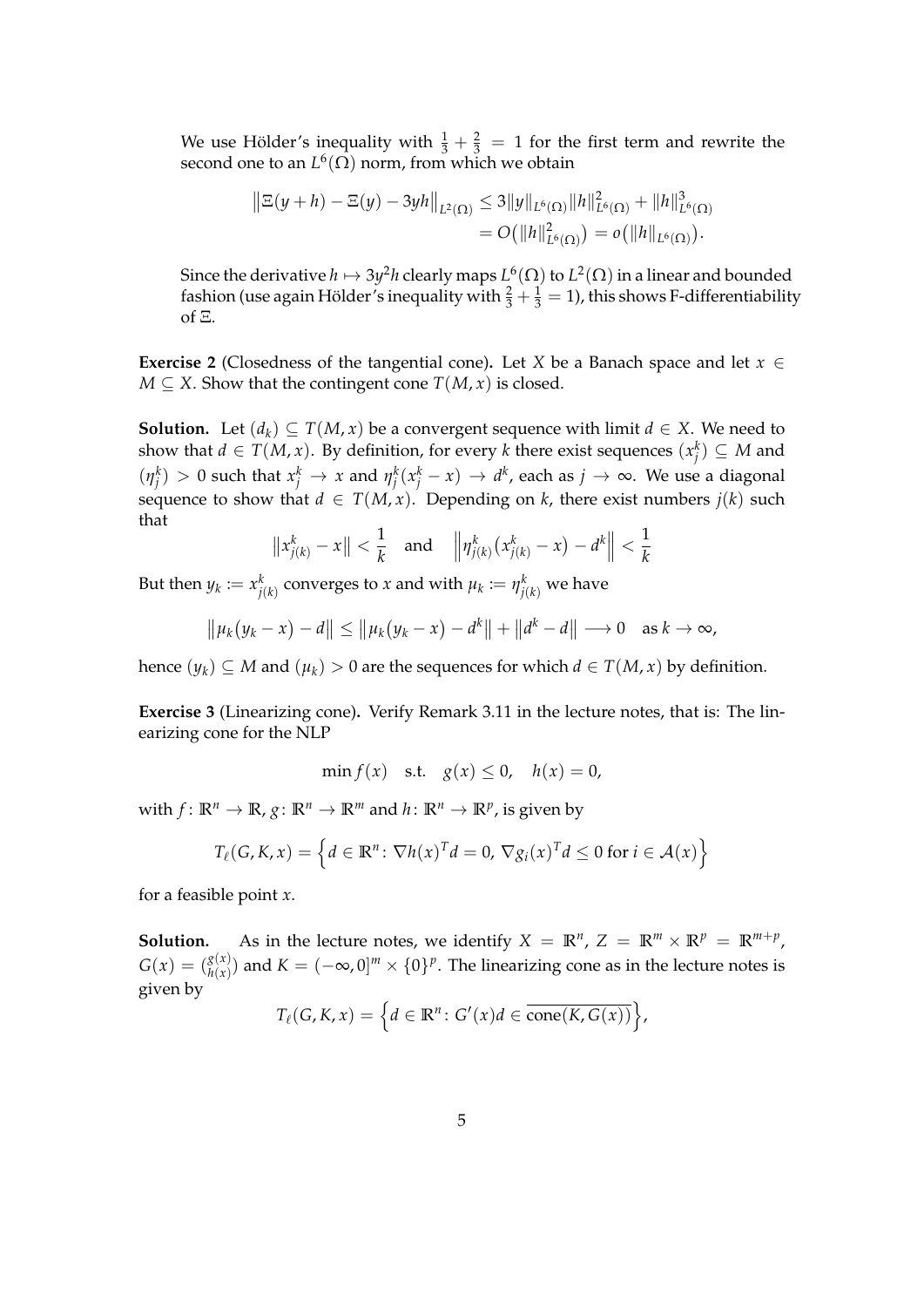for which we rewrite

$$
d \in T_{\ell}(G,K,x) \quad \Longleftrightarrow \quad \begin{pmatrix} \nabla g(x)^T d \\ \nabla h(x)^T d \end{pmatrix} \in \overline{\left\{ \lambda \begin{pmatrix} y - g(x) \\ 0 \end{pmatrix} : y \in (-\infty,0]^m, \, \lambda > 0 \right\}}.
$$

Set

$$
\mathcal{C} \coloneqq \Big\{ d \in \mathbb{R}^n \colon \nabla h(x)^T d = 0, \, \nabla g_i(x)^T d \leq 0 \text{ for } i \in \mathcal{A}(x) \Big\}.
$$

One immediately observes that a direction  $d \in \mathbb{R}^n$  needs to satisfy  $\nabla h(x)^T d = 0$  to be in either cone  $T_\ell(G, K, x)$  or C. In this sense, we concentrate on the inequality constraints in the following.

1. Let first  $d \in T_\ell(G, K, x)$ , that is, there is a sequence  $\lambda_k(y^k - g(x)) \subseteq \mathrm{cone}(K, G(x))$  $\text{such that } \lambda_k(y^k - g(x)) \to G'(x)d \text{ where } \lambda_k > 0 \text{ and } y^k \leq 0 \text{ for every } k \in \mathbb{N}. \text{ This}$ means that for every  $i = 1, \ldots, m$  we have

$$
\nabla g_i(x)^T d = \lim_{k \to \infty} \lambda_k (y_i^k - g_i(x)) \quad \text{with } \lambda > 0 \text{ and } y_i^k \le 0.
$$

For  $i \in \mathcal{A}(x)$ , this implies that  $\nabla g_i(x)^T d = \lim_{k \to \infty} \lambda_k y_i^k \leq 0$ , and thus  $d \in \mathcal{C}$  as required.

2. Now assume that  $d \in C$ , so  $\nabla g_i(x)^T d \leq 0$  for  $i \in \mathcal{A}(x)$ . For  $i \in \mathcal{A}(x)$ , we can choose the nonpositive  $y_i = g_i(x) + \frac{1}{\lambda} \nabla g_i(x)^T d$  and any number  $\lambda > 0$  to obtain a representation

$$
\nabla g_i(x)^T d = \lambda (y_i - g_i(x)) \quad \text{with } \lambda > 0 \text{ and } y_i \le 0.
$$

If  $i \notin A(x)$ , then we have  $g_i(x) < 0$ . An analogous ansatz as in the previous case (rearrange the previous equality) yields

$$
g_i(x) + \frac{1}{\lambda} \nabla g_i(x)^T d = y_i \overset{!}{\leq} 0
$$

for some number  $\lambda > 0$ . This requires

$$
\lambda \ge \frac{-\nabla g_i(x)^T d}{g_i(x)} \quad \text{for all } i \notin \mathcal{A}(x),
$$

which we achieve by setting

$$
\lambda \coloneqq \max\left(1, \left\{\frac{-\nabla g_i(x)^T d}{g_i(x)} : i \notin \mathcal{A}(x)\right\}\right).
$$

With this choice of  $\lambda$  and  $y_i := g_i(x) + \frac{1}{\lambda} \nabla g_i(x)^T d$ , we have

$$
\nabla g(x)^T d \in \left\{ \lambda \left( y - g(x) \right) : y \in (-\infty, 0]^m, \, \lambda > 0 \right\},\
$$

hence  $d \in T_\ell(G, K, x)$ , again without the closure.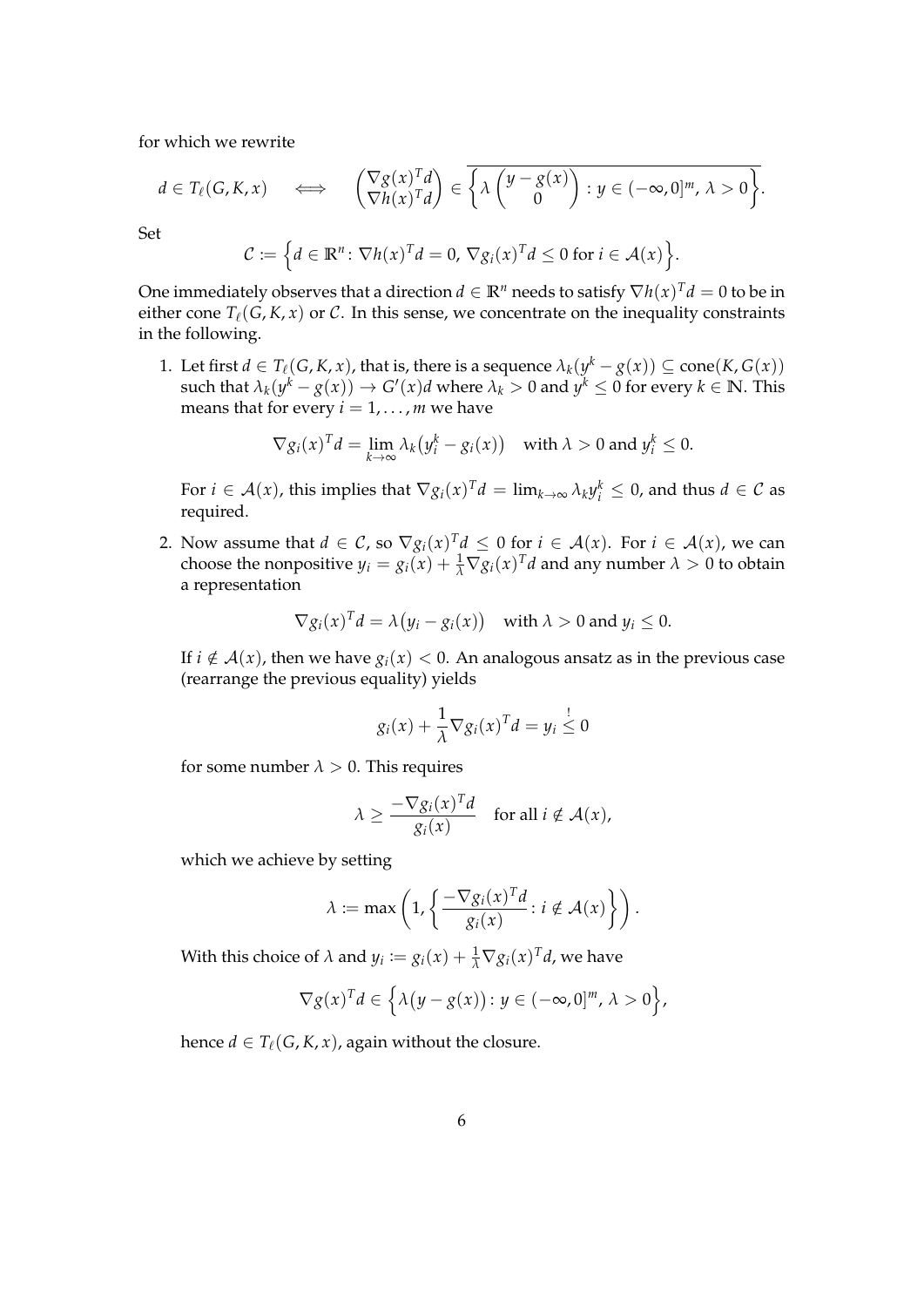**Exercise 4** (Optimal control problem in reduced form)**.** Consider the basic optimal control problem

$$
\min_{(y,u)\in Y\times U} J(y,u) \quad \text{s.t.} \quad E(y,u) = 0
$$

with *Y*, *U* and *Z* Banach spaces and *J*:  $Y \times U \rightarrow \mathbb{R}$  and  $E: Y \times U \rightarrow Z$  (continuously) F-differentiable. Assume that for every  $u \in U$  there exists a unique  $y = y(u) \in Y$ such that  $E(y(u), u) = 0$ . Then we can reduce the above optimal control problem to the unrestricted optimization problem

$$
\min_{u \in U} j(u) := J(y(u), u). \tag{ROCP}
$$

In this exercise, we investigate the *control-to-state* operator  $U \ni u \mapsto y(u) \in Y$  more in depth. We additionally assume that  $E'_y(y(u), u) = (\partial_y E)(y(u), u) \in \mathcal{L}(Y; Z)$  is continuously invertible for every  $u \in U$ , so the inverse operator exists and is also linear and continuous.

- (a) Use the *implicit function theorem* to show that *y* is (continuously) F-differentiable and determine an explicit formula for  $y'(u)$  from  $E(y(u), u) = 0$  for all  $u \in U$ .
- (b) Give an expression for the *sensitivity*  $j'(u)h$  in direction  $h \in U$  using the derived formula for  $y'(u)$ .
- (c) Show that we can represent the total derivative  $j'(u)$  by

$$
j'(u) = y'(u)^* J'_y(y(u), u) + J'_u(y(u), u) = E'_u(y(u), u)^* p + J'_u(y(u), u),
$$

where  $p = p(u) \in Z^*$  is the *adjoint state* satisfying the *adjoint equation* 

$$
E'_{y}(y(u),u)^{*}p=-J'_{y}(y(u),u).
$$

(d) Let lastly *Y*, *U* and *Z* be finite-dimensional. We imagine this to originate from a discretization of the infinite-dimensional problem, so the underlying space dimensions  $n_Y$ ,  $n_u$  and  $n_Z$  may be very high and taking inverse matrices is not an option. Compare the effort needed to compute the total derivative  $j'(u)$  (or  $\nabla j(u)$ for that matter) using the sensitivity approach and the adjoint approach, respectively.

## **Solution.**

(a) The implicit function theorem says, in the terminology of this exercise: If *E* is continuously F-differentiable in a point  $(y, u)$  and the partial derivative  $E'_y(y, u) \in$  $\mathcal{L}(Y;Z)$  is continuously invertible, then there exist neighborhoods  $\mathcal{U}_y \subset Y$  of *y* and  $U_u \subset U$  of *u* together with an implicit function

$$
\varphi: \mathcal{U}_y \to \mathcal{U}_u
$$
 such that  $E(\varphi(u), u) = E(y, u)$  for all  $u \in \mathcal{U}_u$ .

This implicit function  $\varphi$  is continuously F-differentiable.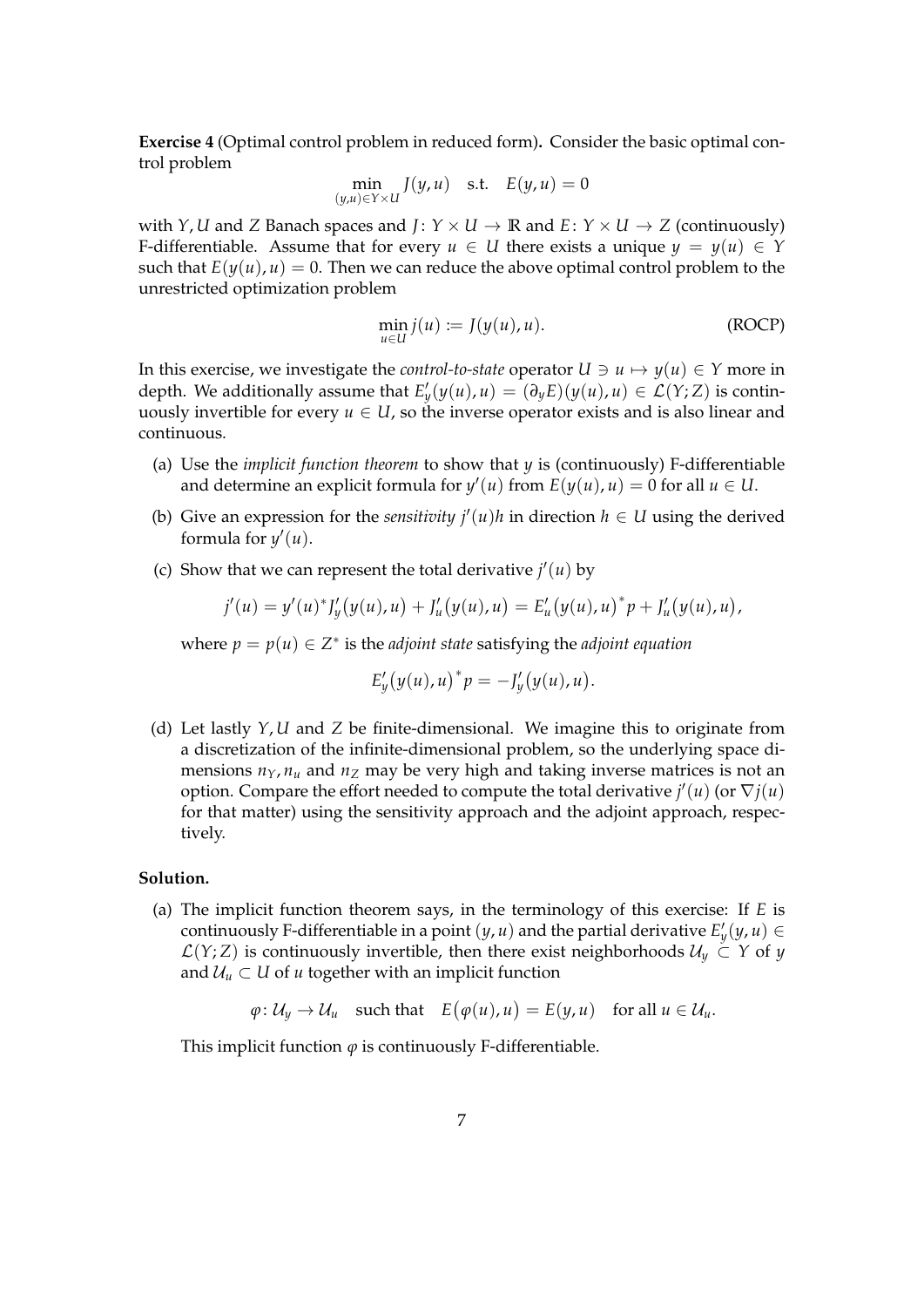If indeed  $(y, u)$  is of the form  $(y(u), u)$ , then we have  $E(y(u), u) = 0$  and  $\varphi$  coincides exactly with the control-to-state operator  $u \mapsto y(u)$  on  $\mathcal{U}_u$ . In this case, the implicit function theorem implies that the control-to-state operator is continuously F-differentiable. Since we have assumed the assumptions for the implicit function theorem to hold for every  $u \in U$  and every pair  $(y(u), u)$ , we obtain global continuous F-differentiablity of the control-to-state operator.

Since  $E(y(u), u) = 0$  for all  $u \in U$ , we know that its derivative in any direction will be zero, hence

$$
E'_{y}(y(u), u)y'(u)h + E'_{u}(y(u), u)h = 0 \text{ for all } h \in U
$$

and

$$
y'(u) = -E_y'(y(u), u)^{-1} E'_u(y(u), u).
$$
 (1)

(b) From the chain rule and the foregoing expression for  $y'(u)$  in 1, we obtain

$$
j'(u)h = J'_y(y(u), u)y'(u)h + J'_u(y(u), u)h
$$
  
=  $-J'_y(y(u), u)E'_y(y(u), u)^{-1}E'_u(y(u), u)h + J'_u(y(u), u)h$ 

for every direction  $h \in U$ .

(c) Since  $J'_y(y(u), u)) \in Y^*$  and  $y'(u) \in \mathcal{L}(U; Y)$ , we can rewrite

$$
J'_{y}(y(u),u)y'(u)h = \langle J'_{y}(y(u),u), y'(u)h \rangle_{Y^*,Y} = \langle y'(u)^*J'_{y}(y(u),u), h \rangle_{U^*,Y'}
$$

where  $y'(u)^* \in \mathcal{L}(Y^*; U^*)$  is the adjoint operator to  $y'(u)$  given by

$$
y'(u)^* = -E'_u(y(u),u)^*E'_y(y(u),u)^{-*}.
$$

Setting

$$
p := -E'_y(y(u), u)^{-*}J'_y(y(u), u) \iff E'_y(y(u), u)^*p = -J'_y(y(u), u),
$$

we obtain

$$
J'_{y}(y(u), u)y'(u)h = \langle y'(u)^* J'_{y}(y(u), u), h \rangle_{U^*,U} = \langle E'_{u}(y(u), u)^* p, h \rangle_{U^*,U}.
$$

Re-inserting into the formula for  $j'(u)h$  from (b), this yields

$$
j'(u)h = \langle E'_u(y(u),u)^*p + J'_u(y(u),u),h\rangle_{U^*,U} \text{ for all } h \in U
$$

and thus the searched-for formula.